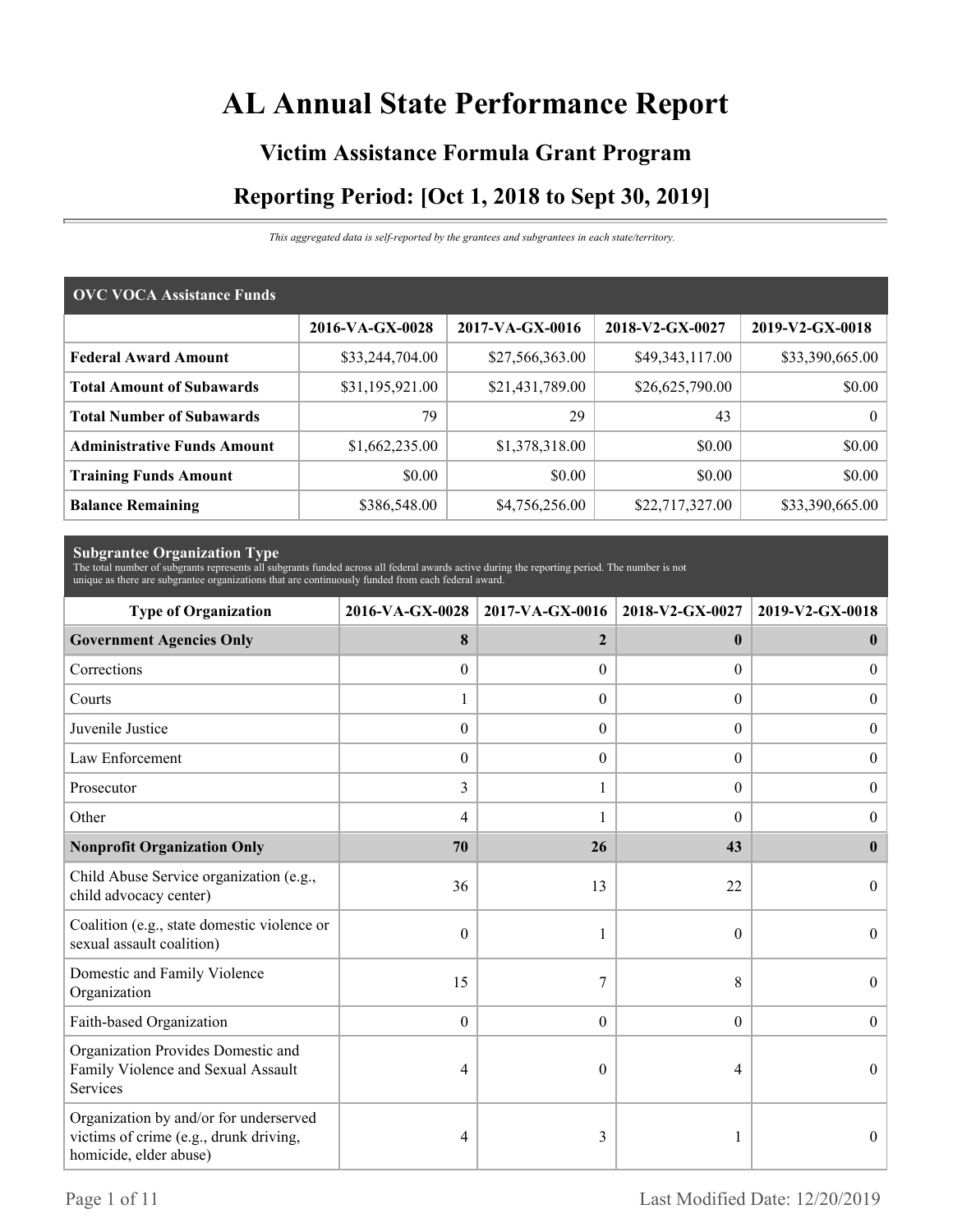| Sexual Assault Services organization<br>(e.g., rape crisis center)                                        | 4                | 1                | 3                | $\overline{0}$   |
|-----------------------------------------------------------------------------------------------------------|------------------|------------------|------------------|------------------|
| Multiservice agency                                                                                       | 4                | $\boldsymbol{0}$ | $\mathfrak{2}$   | $\boldsymbol{0}$ |
| Other                                                                                                     | 3                | 1                | 3                | $\boldsymbol{0}$ |
| <b>Federally Recognized Tribal</b><br>Governments, Agencies, and<br><b>Organizations Only</b>             | $\boldsymbol{0}$ | $\boldsymbol{0}$ | $\bf{0}$         | $\bf{0}$         |
| Child Abuse Service organization (e.g.,<br>child advocacy center)                                         | $\boldsymbol{0}$ | $\theta$         | $\boldsymbol{0}$ | $\overline{0}$   |
| Court                                                                                                     | $\boldsymbol{0}$ | $\overline{0}$   | $\overline{0}$   | $\boldsymbol{0}$ |
| Domestic and Family Violence<br>organization                                                              | $\boldsymbol{0}$ | $\theta$         | $\theta$         | $\boldsymbol{0}$ |
| Faith-based organization                                                                                  | $\boldsymbol{0}$ | $\boldsymbol{0}$ | $\boldsymbol{0}$ | $\boldsymbol{0}$ |
| Juvenile justice                                                                                          | $\boldsymbol{0}$ | $\overline{0}$   | $\boldsymbol{0}$ | $\boldsymbol{0}$ |
| Law Enforcement                                                                                           | $\boldsymbol{0}$ | $\theta$         | $\overline{0}$   | $\mathbf{0}$     |
| Organization provides domestic and<br>family violence and sexual assault<br>services                      | $\boldsymbol{0}$ | $\mathbf{0}$     | $\theta$         | $\overline{0}$   |
| Prosecutor                                                                                                | $\boldsymbol{0}$ | $\overline{0}$   | $\overline{0}$   | $\boldsymbol{0}$ |
| Sexual Assault Services organization<br>(e.g., rape crisis center)                                        | $\mathbf{0}$     | $\theta$         | $\theta$         | $\overline{0}$   |
| Other justice-based agency                                                                                | $\boldsymbol{0}$ | $\overline{0}$   | $\boldsymbol{0}$ | $\boldsymbol{0}$ |
| Other agency that is NOT justice-based<br>(e.g., human services, health, education)                       | $\boldsymbol{0}$ | $\overline{0}$   | $\theta$         | $\boldsymbol{0}$ |
| Organization by and/or for a specific<br>traditionally underserved community                              | $\boldsymbol{0}$ | $\theta$         | $\theta$         | $\overline{0}$   |
| Organization by and/or for underserved<br>victims of crime (e.g., drunk driving<br>homicide, elder abuse) | $\mathbf{0}$     | $\mathbf{0}$     | $\theta$         | $\overline{0}$   |
| Other                                                                                                     | $\boldsymbol{0}$ | $\boldsymbol{0}$ | $\boldsymbol{0}$ | $\boldsymbol{0}$ |
| <b>Campus Organizations Only</b>                                                                          | $\mathbf{1}$     | 1                | $\bf{0}$         | $\bf{0}$         |
| Campus-based victims services                                                                             | $\mathbf{1}$     | 1                | $\overline{0}$   | $\boldsymbol{0}$ |
| Law enforcement                                                                                           | $\boldsymbol{0}$ | $\boldsymbol{0}$ | $\boldsymbol{0}$ | $\boldsymbol{0}$ |
| Physical or mental health service<br>program                                                              | $\boldsymbol{0}$ | $\overline{0}$   | $\overline{0}$   | $\boldsymbol{0}$ |
| Other                                                                                                     | $\boldsymbol{0}$ | $\overline{0}$   | $\overline{0}$   | $\boldsymbol{0}$ |
| <b>Total Number of Subawards</b>                                                                          | 79               | 29               | 43               | $\boldsymbol{0}$ |

\*This number is not unique across fiscal years as there are subgrantee organizations that are funded from multiple federal awards.

| <b>Subaward Purpose</b><br>A single SAR can select multiple purposes. Numbers are not unique |                                                                       |  |
|----------------------------------------------------------------------------------------------|-----------------------------------------------------------------------|--|
|                                                                                              | 2016-VA-GX-0028   2017-VA-GX-0016   2018-V2-GX-0027   2019-V2-GX-0018 |  |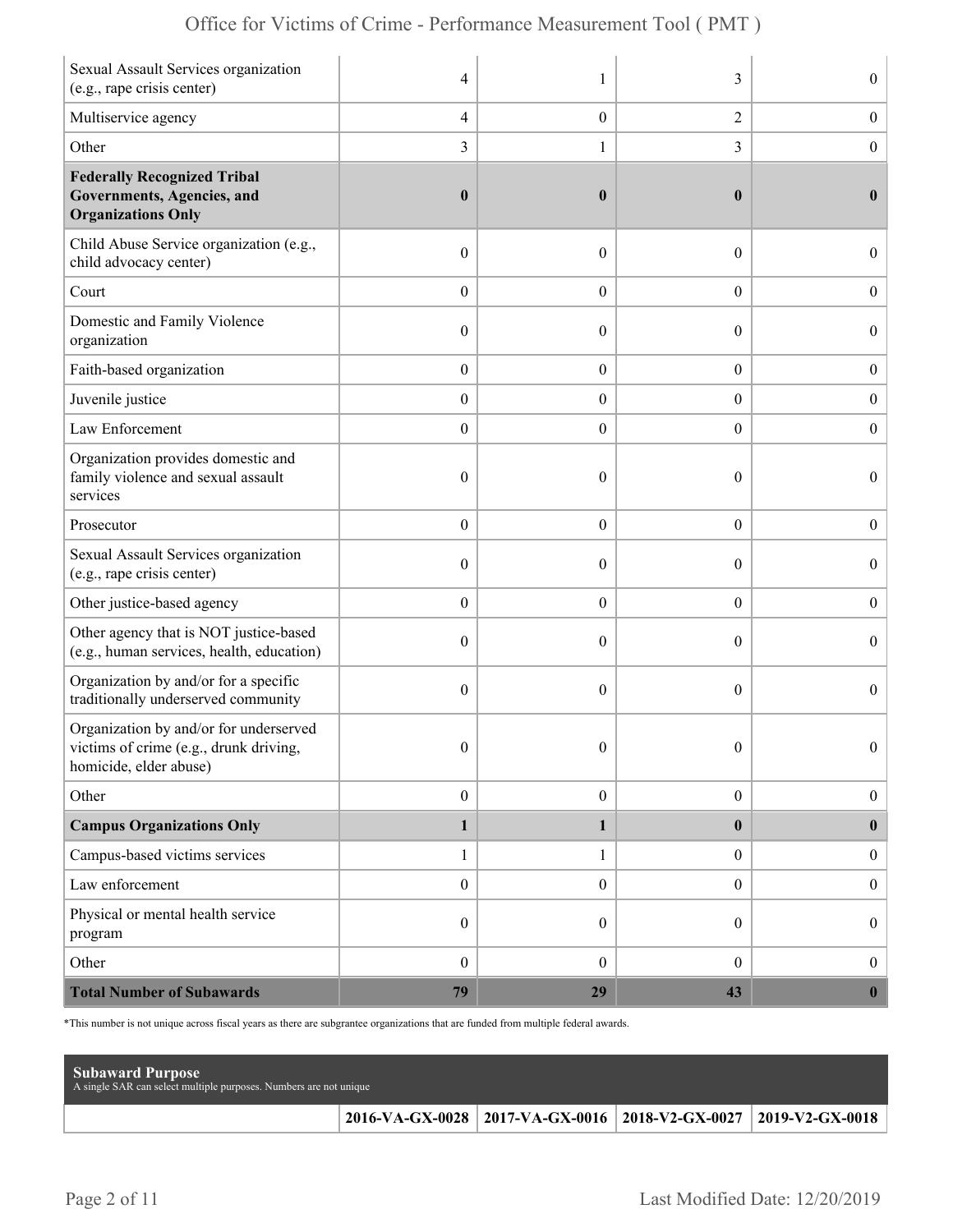| A. Continue a VOCA-funded victim<br>project funded in a previous year                  | 74 | 28 | 41 |  |
|----------------------------------------------------------------------------------------|----|----|----|--|
| B. Expand or enhance an existing project<br>not funded by VOCA in the previous<br>year | 11 |    |    |  |
| C. Start up a new victim services project                                              |    |    |    |  |
| D. Start up a new Native American<br>victim services project                           | 0  |    |    |  |
| E. Expand or enhance an existing <b>Native</b><br>American project                     | 0  |    |    |  |

**VOCA and Match Funds** A single SAR can select multiple service types. Numbers are not unique

|                                                              |    | 2016-VA-GX-0028   2017-VA-GX-0016   2018-V2-GX-0027 |    | 2019-V2-GX-0018 |
|--------------------------------------------------------------|----|-----------------------------------------------------|----|-----------------|
| A.INFORMATION & REFERRAL                                     | 76 | 29                                                  | 42 | 0               |
| <b>B.PERSONAL</b><br>ADVOCACY/ACCOMPANIMENT                  | 68 | 26                                                  | 38 |                 |
| <b>C.EMOTIONAL SUPPORT OR</b><br><b>SAFETY SERVICES</b>      | 72 | 28                                                  | 39 |                 |
| <b>D.SHELTER/HOUSING SERVICES</b>                            | 30 | 11                                                  | 18 | $\theta$        |
| E.CRIMINAL/CIVIL JUSTICE<br><b>SYSTEM ASSISTANCE</b>         | 67 | 26                                                  | 38 |                 |
| <b>F. ASSISTANCE IN FILING</b><br><b>COMPENSATION CLAIMS</b> | 77 | 29                                                  | 42 | 0               |

| <b>Priority and Underserved Requirements</b> |                 |                 |                 |                 |  |  |
|----------------------------------------------|-----------------|-----------------|-----------------|-----------------|--|--|
| <b>Priority Area</b>                         | 2016-VA-GX-0028 | 2017-VA-GX-0016 | 2018-V2-GX-0027 | 2019-V2-GX-0018 |  |  |
| <b>Child Abuse</b>                           |                 |                 |                 |                 |  |  |
| <b>Total Amount</b>                          | \$10,934,261.00 | \$4,486,245.00  | \$11,088,704.00 | \$0.00          |  |  |
| % of Total Federal Award                     | 33.00 %         | 16.00 %         | 22.00 %         |                 |  |  |
| <b>Domestic and Family Violence</b>          |                 |                 |                 |                 |  |  |
| <b>Total Amount</b>                          | \$11,011,581.00 | \$6,763,435.00  | \$9,303,760.00  | \$0.00          |  |  |
| % of Total Federal Award                     | 33.00 %         | 25.00 %         | 19.00 %         |                 |  |  |
| <b>Sexual Assault</b>                        |                 |                 |                 |                 |  |  |
| <b>Total Amount</b>                          | \$2,656,269.00  | \$4,052,587.00  | \$2,533,464.00  | \$0.00          |  |  |
| % of Total Federal Award                     | $8.00\%$        | 15.00 %         | $5.00\%$        |                 |  |  |
| <b>Underserved</b>                           |                 |                 |                 |                 |  |  |
| <b>Total Amount</b>                          | \$6,593,809.00  | \$6,129,522.00  | \$3,699,862.00  | \$0.00          |  |  |
| % of Total Federal Award                     | 20.00 %         | 22.00 %         | $7.00\%$        |                 |  |  |

| <b>Budget and Staffing</b>  |                                                                         |  |
|-----------------------------|-------------------------------------------------------------------------|--|
| <b>Staffing Information</b> | $2016-VA-GX-0028$   2017-VA-GX-0016   2018-V2-GX-0027   2019-V2-GX-0018 |  |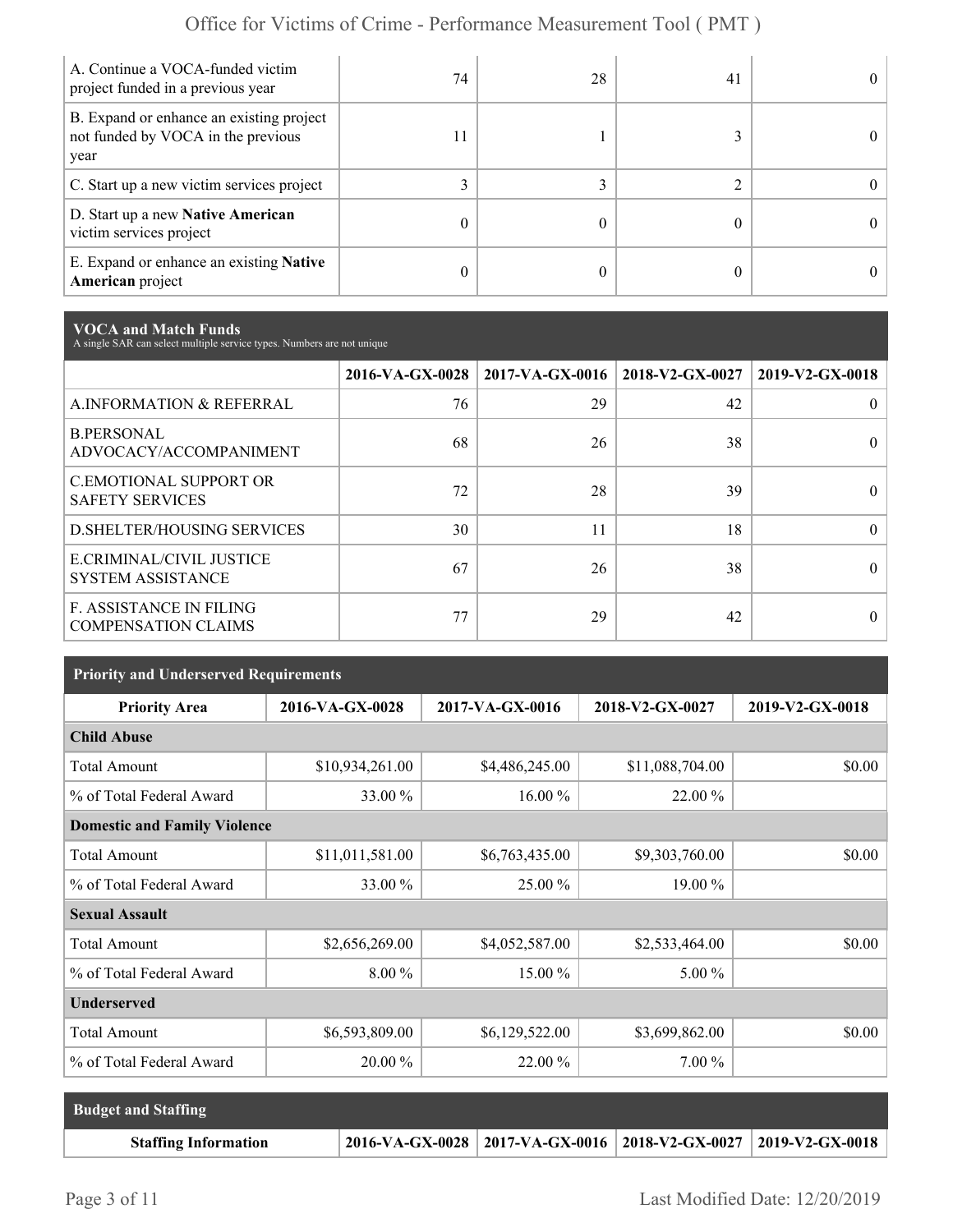| Total number of paid staff for all<br>subgrantee victimization program and/or<br>services                                                            | 767    | 429    | 487     |  |
|------------------------------------------------------------------------------------------------------------------------------------------------------|--------|--------|---------|--|
| Number of staff hours funded through<br>this VOCA award (plus match) for<br>subgrantee's victimization programs<br>and/or services                   | 787391 | 666598 | 1139148 |  |
| Total number of volunteer staff<br>supporting the work of this VOCA award<br>(plus match) for subgrantee's<br>victimization programs and/or services | 1874   | 1063   | 4715    |  |
| Number of volunteer hours supporting<br>the work of this VOCA award (plus<br>match) for subgrantee's victimization<br>programs and/or services       | 120683 | 33929  | 664714  |  |

### **AGGREGATED SUBGRANTEE PERFORMANCE MEASURE DATA**

**Victimization Type**

|                                                                                               | Number of                                                                          | <b>Number of Individuals Who Actually Received Services</b><br><b>Based on a Presenting Victimization</b> |                           |                           |                           |                                  |  |
|-----------------------------------------------------------------------------------------------|------------------------------------------------------------------------------------|-----------------------------------------------------------------------------------------------------------|---------------------------|---------------------------|---------------------------|----------------------------------|--|
| <b>Victimization Type</b>                                                                     | <b>Subgrantees Indicating</b><br><b>Intent to Serve This</b><br><b>Victim Type</b> | Quarter<br>1 Total                                                                                        | <b>Quarter</b><br>2 Total | <b>Quarter</b><br>3 Total | <b>Quarter</b><br>4 Total | Per<br><b>Ouarter</b><br>Average |  |
| <b>Adult Physical Assault (includes</b><br><b>Aggravated and Simple Assault)</b>              | 43                                                                                 | 1215                                                                                                      | 3325                      | 3759                      | 3890                      | 3047                             |  |
| <b>Adult Sexual Assault</b>                                                                   | $\mathbf{1}$                                                                       | 1583                                                                                                      | 2110                      | 1913                      | 2262                      | 1967                             |  |
| Adults Sexually Abused/Assaulted as<br>Children                                               | 51                                                                                 | 292                                                                                                       | 675                       | 593                       | 774                       | 583                              |  |
| Arson                                                                                         | 8                                                                                  | 7                                                                                                         | 470                       | 168                       | 203                       | 212                              |  |
| Bullying (Verbal, Cyber or Physical)                                                          | 50                                                                                 | 415                                                                                                       | 296                       | 385                       | 351                       | 361                              |  |
| <b>Burglary</b>                                                                               | 13                                                                                 | 81                                                                                                        | 1683                      | 3342                      | 2890                      | 1999                             |  |
| Child Physical Abuse or Neglect                                                               | 95                                                                                 | 5130                                                                                                      | 5904                      | 3755                      | 4251                      | 4760                             |  |
| Child Pornography                                                                             | 67                                                                                 | 116                                                                                                       | 418                       | 456                       | 529                       | 379                              |  |
| Child Sexual Abuse/Assault                                                                    | 97                                                                                 | 5985                                                                                                      | 7502                      | 5128                      | 6072                      | 6171                             |  |
| Domestic and/or Family Violence                                                               | $7\phantom{.0}$                                                                    | 8317                                                                                                      | 10787                     | 12943                     | 14636                     | 11670                            |  |
| <b>DUI/DWI</b> Incidents                                                                      | 2                                                                                  | 147                                                                                                       | 763                       | 626                       | 611                       | 536                              |  |
| Elder Abuse or Neglect                                                                        | 29                                                                                 | 460                                                                                                       | 446                       | 437                       | 527                       | 467                              |  |
| Hate Crime:<br>Racial/Religious/Gender/ Sexual<br>Orientation/Other (Explanation<br>Required) | 16                                                                                 | $\overline{2}$                                                                                            | 9                         | 13                        | 30                        | 13                               |  |
| Human Trafficking: Labor                                                                      | 24                                                                                 | 22                                                                                                        | 41                        | 49                        | 16                        | 32                               |  |
| Human Trafficking: Sex                                                                        | 1                                                                                  | 57                                                                                                        | 114                       | 99                        | 100                       | 92                               |  |
| Identity Theft/Fraud/Financial Crime                                                          | 13                                                                                 | 149                                                                                                       | 1339                      | 2750                      | 2539                      | 1694                             |  |

Page 4 of 11 Last Modified Date: 12/20/2019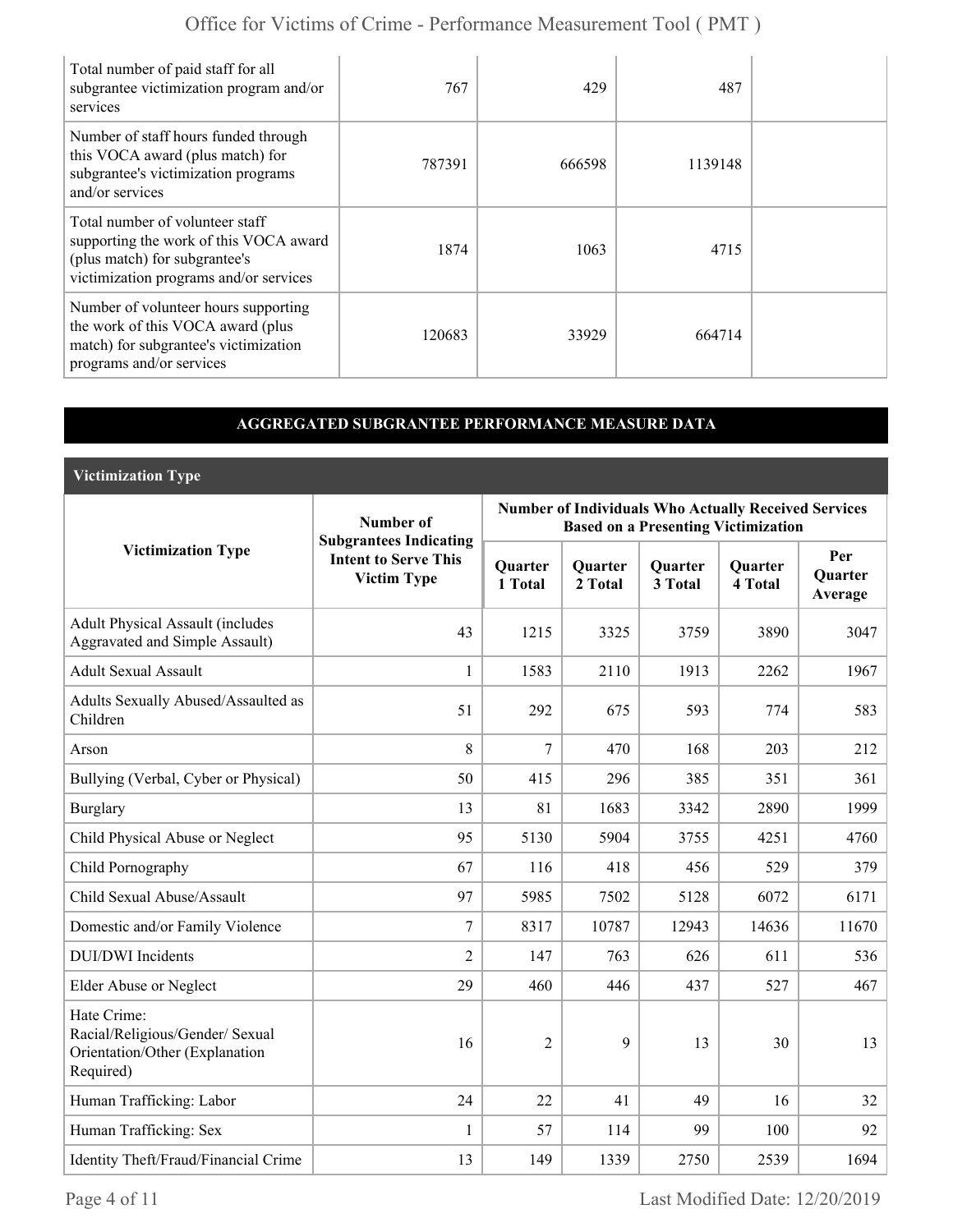| Kidnapping (non-custodial)                           | 35 | 28           | 136  | 266              | 85   | 128  |
|------------------------------------------------------|----|--------------|------|------------------|------|------|
| Kidnapping (custodial)                               | 30 | 14           | 31   | 126              | 27   | 49   |
| Mass Violence<br>(Domestic/International)            | 8  | $\mathbf{0}$ | 14   | $\boldsymbol{0}$ | 15   |      |
| Other Vehicular Victimization (e.g.,<br>Hit and Run) | 10 | 5            | 392  | 432              | 455  | 321  |
| Robbery                                              | 14 | 171          | 1206 | 779              | 1147 | 825  |
| Stalking/Harassment                                  | 54 | 641          | 1343 | 998              | 1246 | 1057 |
| <b>Survivors of Homicide Victims</b>                 | 3  | 641          | 1839 | 1695             | 1902 | 1519 |
| Teen Dating Victimization                            | 68 | 80           | 101  | 94               | 101  | 94   |
| Terrorism (Domestic/International)                   | 5  | $\theta$     | 57   | 45               | 59   | 40   |
| Other                                                | 14 | 1448         | 3945 | 6587             | 5667 | 4411 |

#### **Special Classifications of Individuals**

|                                                           | <b>Number of Individuals Self Reporting a Special Classification</b> |                                  |                           |                                  |                        |  |
|-----------------------------------------------------------|----------------------------------------------------------------------|----------------------------------|---------------------------|----------------------------------|------------------------|--|
| <b>Special Classifications of Individuals</b>             | <b>Quarter 1</b><br><b>Total</b>                                     | <b>Quarter 2</b><br><b>Total</b> | Quarter 3<br><b>Total</b> | <b>Quarter 4</b><br><b>Total</b> | Per Quarter<br>Average |  |
| Deaf/Hard of Hearing                                      | 31                                                                   | 87                               | 77                        | 87                               | 153                    |  |
| Homeless                                                  | 987                                                                  | 683                              | 975                       | 783                              | 3862                   |  |
| Immigrants/Refugees/Asylum Seekers                        | 130                                                                  | 164                              | 275                       | 322                              | 636                    |  |
| <b>LGBTQ</b>                                              | 169                                                                  | 226                              | 176                       | 242                              | 569                    |  |
| Veterans                                                  | 182                                                                  | 213                              | 191                       | 247                              | 830                    |  |
| Victims with Disabilities: Cognitive/<br>Physical /Mental | 1017                                                                 | 767                              | 661                       | 739                              | 4088                   |  |
| Victims with Limited English Proficiency                  | 218                                                                  | 340                              | 509                       | 477                              | 1065                   |  |
| Other                                                     | 18                                                                   | 66                               | 125                       | 43                               | 235                    |  |

# **General Award Information** Activities Conducted at the Subgrantee Level **Number | Percent** Total number of individuals who received services during the Fiscal Year. 137225 Total number of anonymous contacts who received services during the Fiscal Year 3586 Number of new individuals who received services from your state for the first time during the Fiscal Year.  $\vert$  91043 66.35 % Of the clients who received services, how many presented with more than one type of victimization during <br>the Fiscal Year? 26091 19.01 % Number of individuals assisted with a victim compensation application during the Fiscal Year. 12502

| <b>Demographics</b>                                  |               |           |
|------------------------------------------------------|---------------|-----------|
| Demographic Characteristic of New Individuals Served | <b>Number</b> | Percent   |
| Race/Ethinicity                                      |               |           |
| American Indian or Alaska Native                     | 207           | $0.23 \%$ |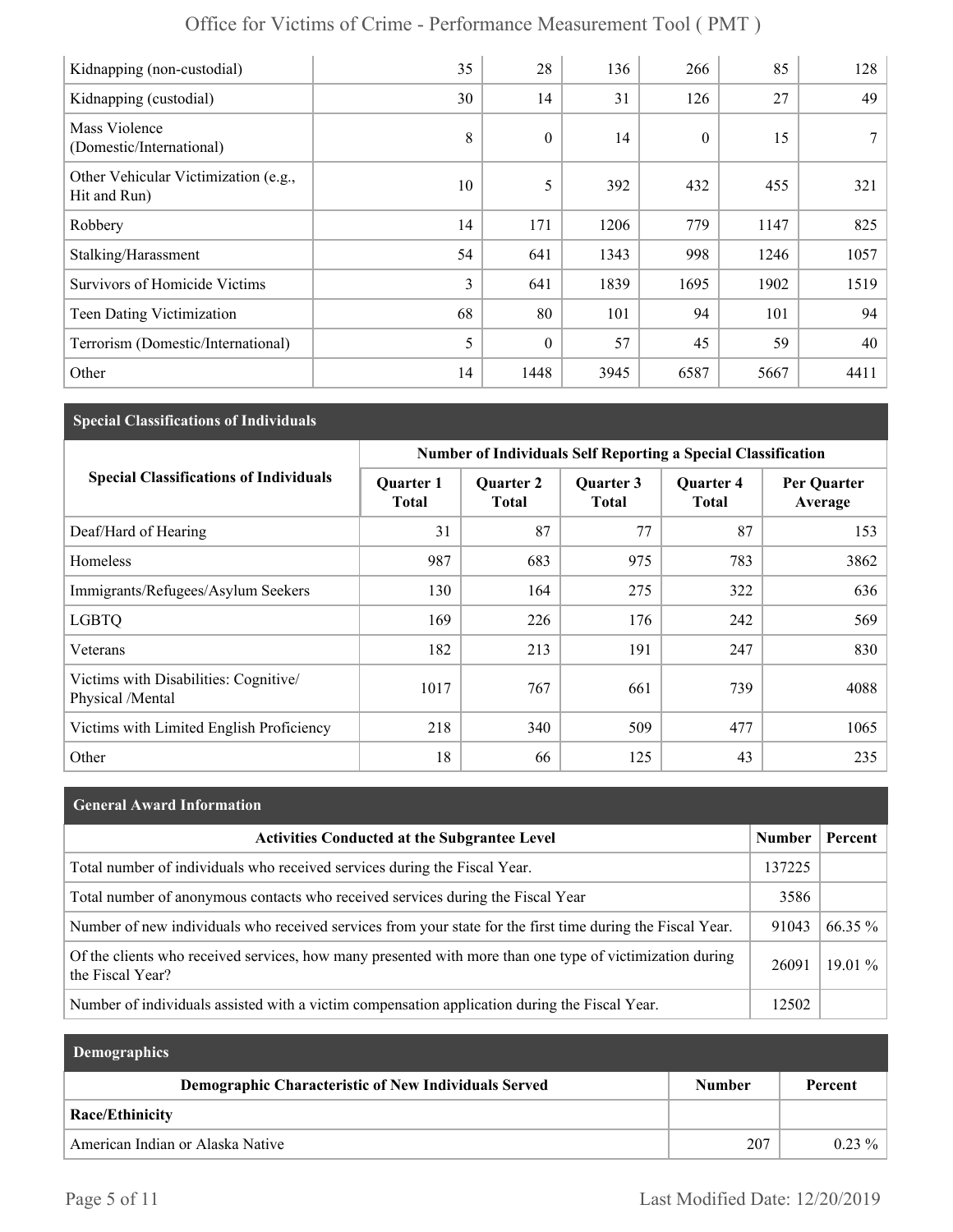| Asian                                     | 420   | $0.46\%$  |
|-------------------------------------------|-------|-----------|
| <b>Black or African American</b>          | 29307 | 32.19%    |
| Hispanic or Latino                        | 3970  | 4.36 %    |
| Native Hawaiian or Other Pacific Islander | 47    | $0.05 \%$ |
| White Non-Latino or Caucasian             | 42585 | 46.77%    |
| Some Other Race                           | 708   | $0.78 \%$ |
| <b>Multiple Races</b>                     | 1438  | 1.58 %    |
| Not Reported                              | 4371  | 4.80%     |
| Not Tracked                               | 7990  | 8.78%     |
| <b>Race/Ethnicity Total</b>               | 91043 |           |
| <b>Gender Identity</b>                    |       |           |
| Male                                      | 24013 | 26.38%    |
| Female                                    | 55871 | 61.37%    |
| Other                                     | 171   | $0.19\%$  |
| Not Reported                              | 3079  | 3.38%     |
| Not Tracked                               | 7909  | 8.69%     |
| <b>Gender Total</b>                       | 91043 |           |
| Age                                       |       |           |
| Age 0-12                                  | 18897 | 20.76 %   |
| Age 13-17                                 | 6384  | 7.01 %    |
| Age 18-24                                 | 9872  | 10.84 %   |
| Age 25-59                                 | 36916 | 40.55 %   |
| Age 60 and Older                          | 5298  | 5.82 %    |
| Not Reported                              | 4590  | 5.04 %    |
| Not Tracked                               | 9086  | 9.98%     |
| <b>Age Total</b>                          | 91043 |           |

| <b>Direct Services</b> |                                                                                 |                                                                  |                                                                           |                         |
|------------------------|---------------------------------------------------------------------------------|------------------------------------------------------------------|---------------------------------------------------------------------------|-------------------------|
| <b>Service Area</b>    | # of Subgrantees<br><b>That Provided</b><br><b>Services in This</b><br>Category | # of<br><b>Individuals/Contacts</b><br><b>Receiving Services</b> | <b>Specific Service</b>                                                   | Frequency<br>of Service |
|                        |                                                                                 |                                                                  | Enter the number of times services were<br>provided in each subcategory.  | $\Omega$                |
|                        |                                                                                 |                                                                  | A1. Information about the criminal<br>justice process                     | 65881                   |
| A. Information $\&$    | 72                                                                              | 75207                                                            | A2. Information about victim rights, how<br>to obtain notifications, etc. | 40897                   |
| Referral               |                                                                                 |                                                                  | A3. Referral to other victim service<br>programs                          | 19785                   |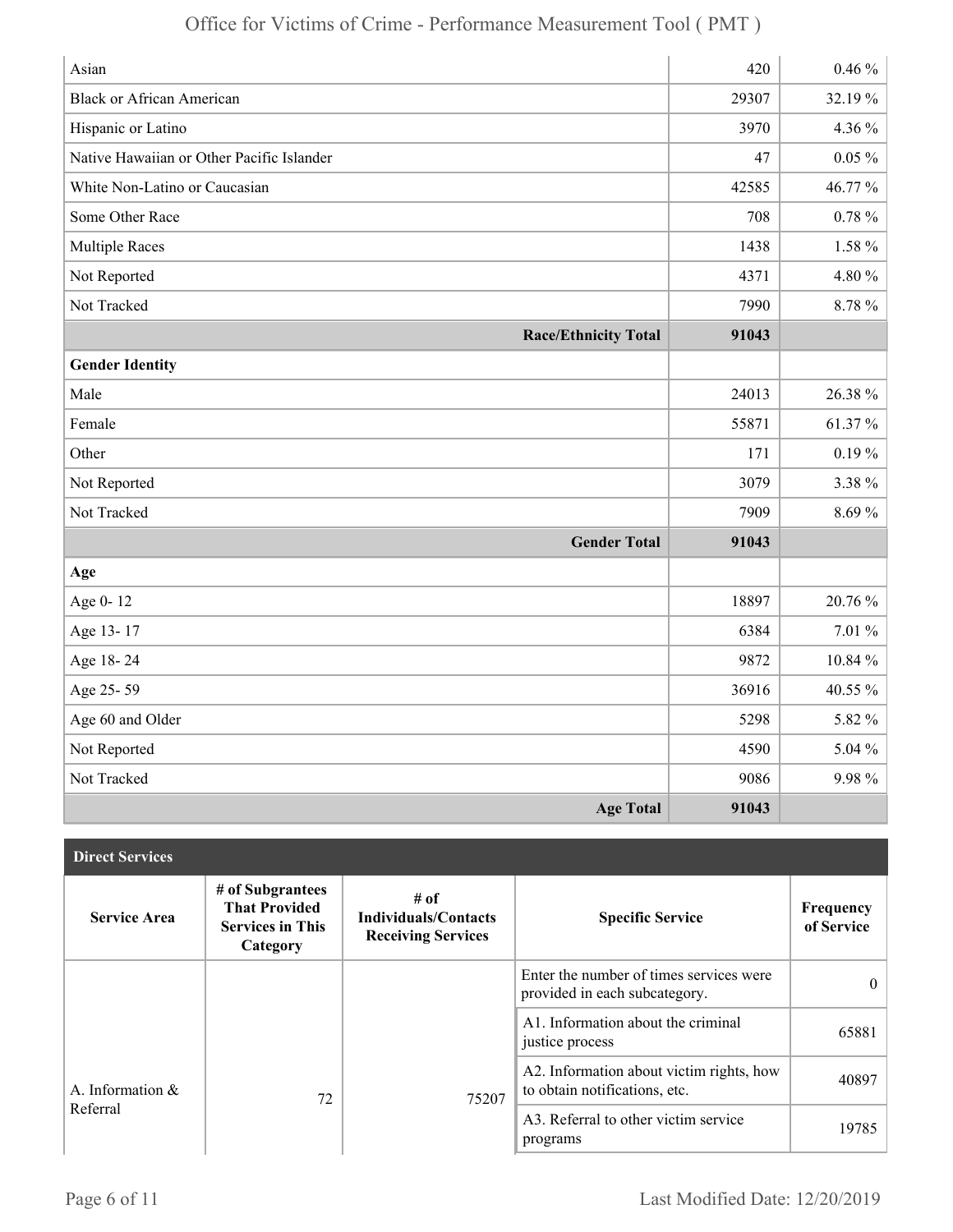|                                                      |    |       | A4. Referral to other services, supports,<br>and resources (includes legal, medical,<br>faith-based organizations, address<br>confidentiality programs, etc.) | 44772            |
|------------------------------------------------------|----|-------|---------------------------------------------------------------------------------------------------------------------------------------------------------------|------------------|
|                                                      |    |       | Enter the number of times services were<br>provided in each subcategory.                                                                                      | $\overline{0}$   |
|                                                      |    |       | B1. Victim advocacy/accompaniment to<br>emergency medical care                                                                                                | 2701             |
|                                                      |    |       | B2. Victim advocacy/accompaniment to<br>medical forensic exam                                                                                                 | 1990             |
| <b>B.</b> Personal<br>Advocacy/<br>Accompaniment     |    | 27022 | B3. Law enforcement interview<br>advocacy/accompaniment                                                                                                       | 3121             |
|                                                      | 64 |       | B4. Individual advocacy (e.g., assistance<br>in applying for public benefits, return of<br>personal property or effects)                                      | 25634            |
|                                                      |    |       | B5. Performance of medical or<br>nonmedical forensic exam or interview<br>or medical evidence collection                                                      | 4519             |
|                                                      |    |       | B6. Immigration assistance (e.g., special<br>visas, continued presence application,<br>and other immigration relief)                                          | 534              |
|                                                      |    |       | B7. Intervention with employer, creditor,<br>landlord, or academic institution                                                                                | 2220             |
|                                                      |    |       | B8. Child or dependent care assistance<br>(includes coordination of services)                                                                                 | 6065             |
|                                                      |    |       | B9. Transportation assistance (includes<br>coordination of services)                                                                                          | 15021            |
|                                                      |    |       | B10. Interpreter services                                                                                                                                     | 1591             |
|                                                      |    |       | Enter the number of times services were<br>provided in each subcategory.                                                                                      | $\boldsymbol{0}$ |
|                                                      |    |       | C1. Crisis intervention (in-person,<br>includes safety planning, etc.)                                                                                        | 29151            |
| C. Emotional<br><b>Support or Safety</b><br>Services |    | 48886 | C2. Hotline/crisis line counseling                                                                                                                            | 18569            |
|                                                      | 70 |       | C3. On-scene crisis response (e.g.,<br>community crisis response)                                                                                             | 2185             |
|                                                      |    |       | C4. Individual counseling                                                                                                                                     | 38127            |
|                                                      |    |       | C5. Support groups (facilitated or peer)                                                                                                                      | 10545            |
|                                                      |    |       | C6. Other Therapy (traditional, cultural,<br>or alternative healing; art, writing, or<br>play therapy, etc.)                                                  | 5117             |
|                                                      |    |       | C7. Emergency financial assistance                                                                                                                            | 1757             |
|                                                      |    |       | Enter the number of times services were<br>provided in each subcategory.                                                                                      | $\overline{0}$   |
| D. Shelter/Housing                                   |    |       | D1. Emergency shelter or safe house                                                                                                                           | 44860            |
| Services                                             | 28 | 5386  | D2. Transitional housing                                                                                                                                      | 21900            |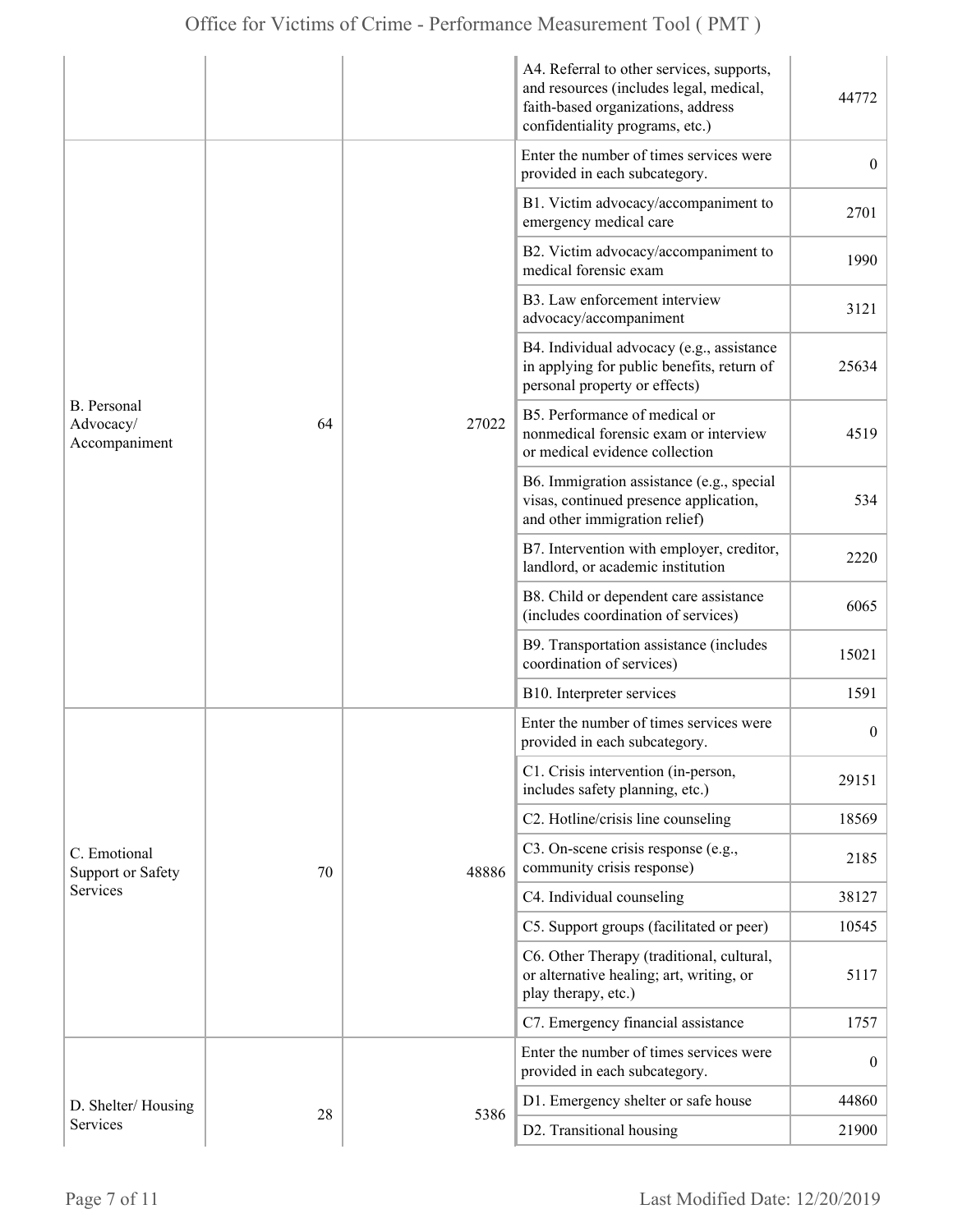|                                                    |    |       | D3. Relocation assistance (includes<br>assistance with obtaining housing)  | 705      |
|----------------------------------------------------|----|-------|----------------------------------------------------------------------------|----------|
| E. Criminal/ Civil<br>Justice System<br>Assistance |    | 73617 | Enter the number of times services were<br>provided in each subcategory.   | $\theta$ |
|                                                    |    |       | E1. Notification of criminal justice<br>events                             | 58149    |
|                                                    |    |       | E2. Victim impact statement assistance                                     | 4765     |
|                                                    |    |       | E3. Assistance with restitution                                            | 15510    |
|                                                    |    |       | E4. Civil legal assistance in obtaining<br>protection or restraining order | 5271     |
|                                                    | 58 |       | E5. Civil legal assistance with family law<br>issues                       | 7048     |
|                                                    |    |       | E6. Other emergency justice-related<br>assistance                          | 1031     |
|                                                    |    |       | E7. Immigration assistance                                                 | 475      |
|                                                    |    |       | E8. Prosecution interview<br>advocacy/accompaniment                        | 6635     |
|                                                    |    |       | E9. Law enforcement interview<br>advocacy/accompaniment                    | 3764     |
|                                                    |    |       | E10. Criminal advocacy/accompaniment                                       | 23508    |
|                                                    |    |       | E11. Other legal advice and/or counsel                                     | 1153     |

## **ANNUAL QUESTIONS**

| <b>Grantee Annually Reported Questions</b>                                                                                                       |                  |  |
|--------------------------------------------------------------------------------------------------------------------------------------------------|------------------|--|
| <b>Question/Option</b>                                                                                                                           | Count            |  |
| Were any administrative and training funds used during the reporting period?                                                                     |                  |  |
| Yes                                                                                                                                              |                  |  |
| N <sub>0</sub>                                                                                                                                   | $\theta$         |  |
| Did the administrative funds support any education activities during the reporting period?                                                       |                  |  |
| Yes                                                                                                                                              | $\overline{0}$   |  |
| N <sub>0</sub>                                                                                                                                   |                  |  |
| Number of requests received for education activities during the reporting period.                                                                | $\overline{0}$   |  |
| Number of people trained or attending education events during the reporting period.                                                              | $\boldsymbol{0}$ |  |
| Number of events conducted during the reporting period.                                                                                          | $\overline{0}$   |  |
| Did the grant support any coordination activities (e.g., with other service providers, law enforcement agencies) during the<br>reporting period? |                  |  |
| Yes                                                                                                                                              | $\overline{0}$   |  |
| N <sub>0</sub>                                                                                                                                   |                  |  |
| Describe any program or educational materials developed during the reporting period.                                                             |                  |  |
| N/A                                                                                                                                              |                  |  |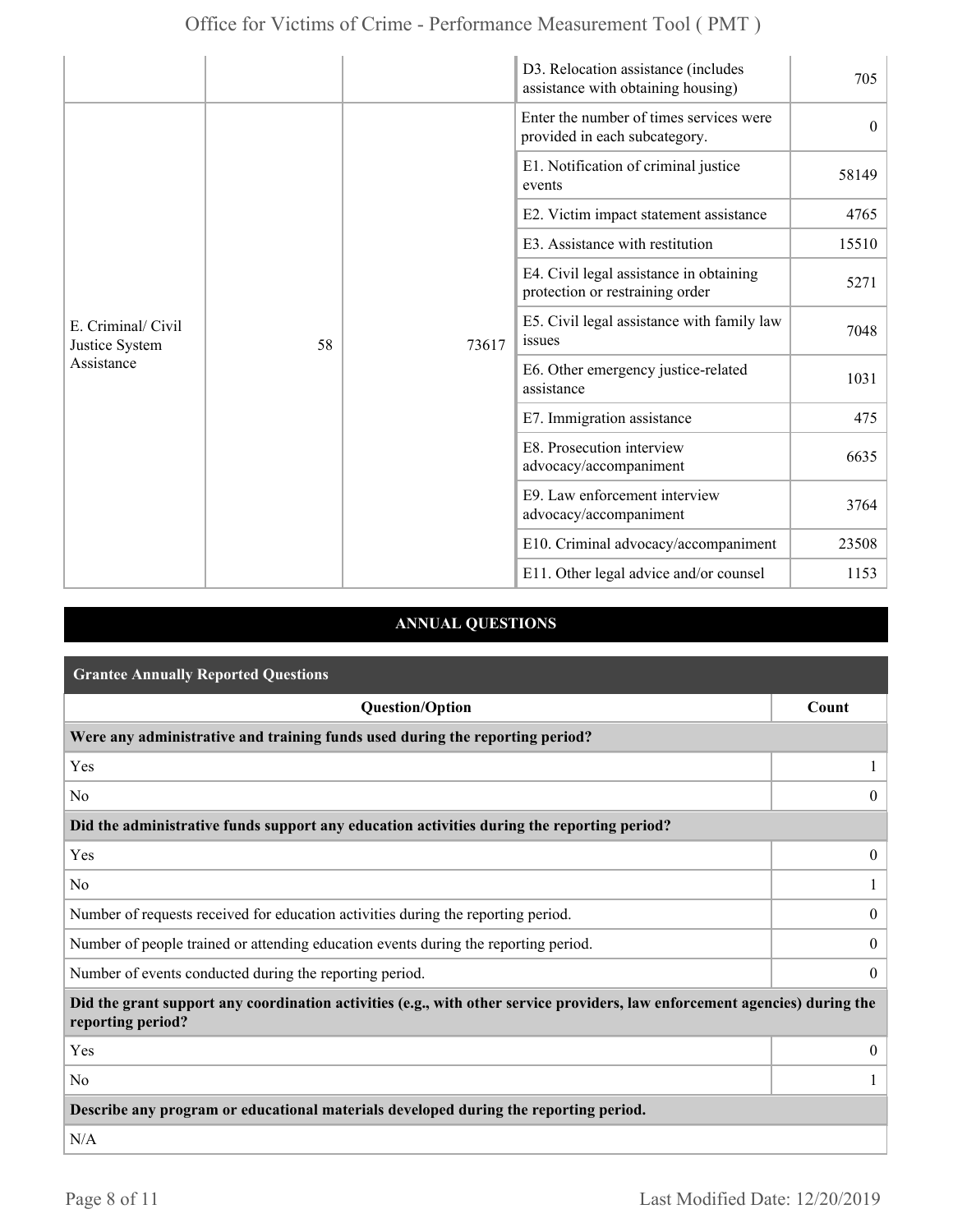#### **Describe any planning or training events held during the reporting period.**

#### N/A

#### **Describe any program policies changed during the reporting period.**

The Alabama Department of Economic and Community Affairs' Law Enforcement and Traffic Safety Division did not have any notable program policies change relating to the administration of VOCA Victim Assistance grant funds.

#### **Describe any earned media coverage events/episodes during the reporting period.**

The Alabama Department of Economic and Community Affairs' Law Enforcement and Traffic Safety Division did not have any notable earned media coverage during the reporting period. Any earned media has been derived through the Governor's announcement of grant awards to local service providers. These announcements are regularly published through, local and state, newspaper and TV sources

#### **Describe any coordinated responses/services for assisting crime victims during the reporting period.**

The Alabama Department of Economic and Community Affairs' Law Enforcement and Traffic Safety Division does not provide a response or services directly to crime victims. If our staff is contacted by a crime victim, we refer them to the appropriate resources based on information contained in our office.

#### **Please discuss the major issues in your state that either assist or prevent victims from receiving assistance during the reporting period.**

The Alabama Department of Economic and Community Affairs' Law Enforcement and Traffic Safety Division is not aware of any issues that prevent victims from receiving assistance during the reporting period.

#### **Please describe ways that your agency promoted the coordination of public and private efforts within the community to help crime victims during the reporting period.**

The Alabama Department of Economic and Community Affairs' Law Enforcement and Traffic Safety Division requires subgrantees to submit Memorandums of Understanding (MOU) to demonstrate coordination among local communities in providing services to crime victims. These MOUs are usually between the subgrantee and one or more local agencies outlining the efforts used to coordinate and improve the services provided in that particular community. Within the MOU, each participating agency describes their organization and the services they will provide for each other, as a way to benefit each agency's overall mission and to better serve victims in the area. MOUs allow us to see the collaborative efforts that take place at the local level with agencies that provide services to crime victims. In addition to requiring the applicant to maintain MOUs with other agencies, we encourage agencies to allocate project funding to establish and strengthen community responses to victims of crime.

#### **Please describe any notable activities at the grantee level during the reporting period that improved delivery of victim services.**

The Alabama Department of Economic and Community Affairs' Law Enforcement and Traffic Safety Division does not conduct activities which directly impact the delivery of services to victims of crime.

#### **Please discuss each priority (i.e., child abuse, domestic assault, sexual assault, and underserved) in which VOCA funds have been used to assist crime victims during the reporting period**

The Alabama Department of Economic and Community Affairs Law Enforcement and Traffic Safety Division (LETS) administers VOCA Victim Assistance funds to seventy-seven unique agencies during the 2018-2019 grant period. The projects range from treating child victims, victims of domestic violence, victims of sexual assault, and many other types of victims who are typically overlooked and underserved. In addressing the child abuse priority area, LETS funds child advocacy centers that work with physically and sexually abused children or victims who are assaulted as children as they overcome physical, emotional, and sexual abuse. A few of these services that subgrantees provide to victims are therapy, forensic interviews, medical exams, court assistance, relocation, and family counseling. A new project started during the project period aimed at child abuse victims is our facility dog programs. The facility dog program is an innovative program that helps comfort children as they search for healing and justice. In addressing the domestic assault priority area, LETS awards funds to domestic violence agencies and shelters that provide services to domestic assault victims. The majority of VOCA Victim Assistance funding, for this priority area, goes towards domestic shelters. The shelters work with men and women who are victims of domestic violence or in dangerous relationships. Services for domestic assault victims include but are not limited to emergency shelter, transitional housing, counseling, safety planning, support groups, advocacy, legal assistance, crisis response, crisis hotline services, and referrals. A new program started, late in the year, for domestic violence victims is a project with Humane Society of Shelby County. A large barrier for many victims of domestic violence is that their pets are safe. The Humane Society is working with local domestic violence agencies and shelters across the state, to help those fleeing abusive homes find a safe place for their pets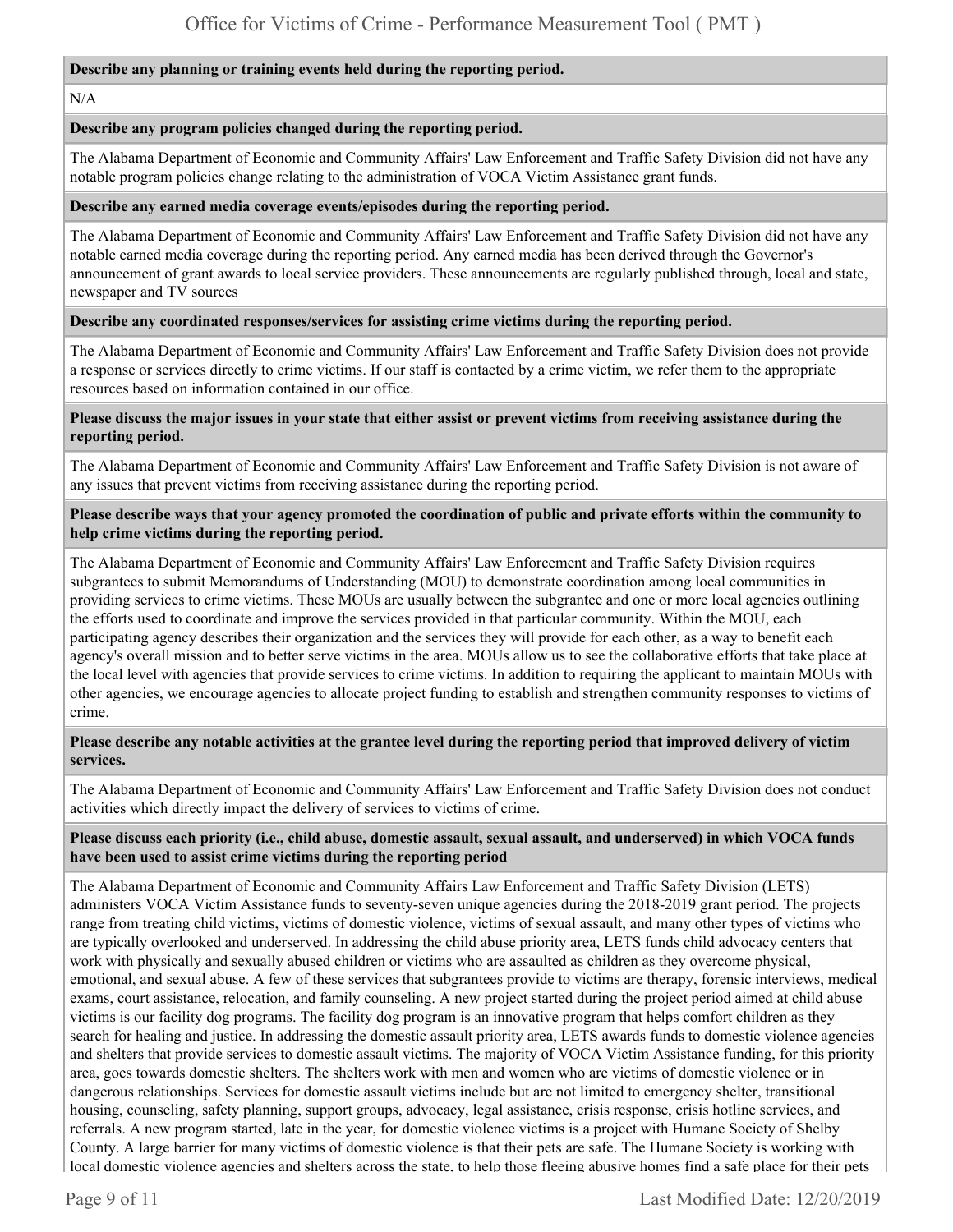to stay. In addressing the sexual assault priority area, LETS awards funds to sexual assault programs who work with victims who have been affected by sexual abuse. Subgrantees provide a number of services that include forensic exams, medical assistance, support groups, counseling, advocacy, and educational outreach. In addressing the underserved priority area, LETS awards funds to a variety of underserved and special projects. One project is Mothers Against Drunk Driving (MADD). MADD is an organization that works victims who have been affected by drivers under the influence. They work to provide services to these victims that include advocacy, helping with compensation forms, and assisting them in court hearing. VOCAL and Wiregrass Angel House are VOCA Victim Assistance funded projects that work with family members of homicide victims. They provide services to these victims to include crime scene clean up, shelter before court hearings, attending court hearings, and counseling. Hispanic Interest Coalition of Alabama and AshaKiran are organizations that focus on assisting crime victims of different nationalities, specifically Hispanic victims and East Asian victims, respectively. A few of the services these organizations provide include medical assistance, advocacy, outreach, interpretation services, emergency shelter, immigration services, and other support. The State Department of Human Resources provides services to elder abuse victims by providing short-term supervision and out-of-home placements for victims. We funded a non-profit agency that specifically serves victims of human trafficking. This agency provides emergency shelter; along with counseling, safety planning, support groups, advocacy, legal assistance, crisis response, crisis hotline services, and referrals.

#### **Please briefly describe efforts taken to serve Victims of Federal crime during the reporting period.**

The Alabama Department of Economic and Community Affairs' Law Enforcement and Traffic Safety Division requires subgrantees to provide services to victims of federal crimes on the same basis of victims of state/local crimes. Several agencies continue to coordinate and operate with federal organizations to offer their facilities and their services to federal crime victims. Several subgrantees are members of local Human Trafficking Task Forces and coordinate with local military bases to provide services. Agencies have aided in cases involving electronic solicitations, child pornography, and other internet crimes. Subgrantees continue to work with federal law enforcement and attorney's offices to provide sensitivity training and collaborative efforts to support victims of federal crimes.

#### **Please identify any emerging issues or notable trends affecting crime victim services in your state during the reporting period.**

The Alabama Department of Economic and Community Affairs' Law Enforcement and Traffic Safety Division has seen agencies expand the services available to victims of human trafficking. Agencies are increasing their ability by implementing new programs and altering the way traditional services are offered in order to better serve these types of victims.

#### **Please briefly outline any staffing retention issues that your victim assistance program has and why these issues may occur during the reporting period.**

The Alabama Department of Economic and Community Affairs' Law Enforcement and Traffic Safety Division only experienced what would be considered normal turnover. ADECA is still working to increase its emphasis on retaining current staff on the VOCA program.

#### **Please explain your state process to publicize its victim assistance funding for services to victims of crime during the reporting period.**

The Alabama Department of Economic and Community Affairs' Law Enforcement and Traffic Safety Division provides information on our website about VOCA Victim Assistance funding and makes request for proposal opportunities available, as well. Our office encourages subgrantees to reach out to other local agencies who serve crime victims about the availability of VOCA funding.

#### **Please explain how your state is able to direct funding to new/underserved populations during the reporting period.**

The Alabama Department of Economic and Community Affairs' Law Enforcement and Traffic Safety Division attempts to attract new and unique organizations from across the State and provide them with information on the background and availability of VOCA Victim Assistance funding. We aim for agencies that serve populations, which as a state, have not been previously funded. We have received applications for two projects aiming to provide services to victims of crime within the judicial system, two more projects that serve victims of the LGBTQ population, and a project that serves victims of financial and identity crimes.

#### **Please explain how your program is able to respond to gaps in services during the reporting period.**

The Alabama Department of Economic and Community Affairs' Law Enforcement and Traffic Safety Division believes in local leadership with State partnership. This means we entrust our subgrantees and local communities to identify gaps in services at the local level. Our hope is that by substantially increasing award amounts, agencies will be able to address their self-identified local needs. Subgrantees constantly make note of the positive impact VOCA Victim Assistance funding has had on their ability to increase the services they provide and cover the gaps that previously existed.